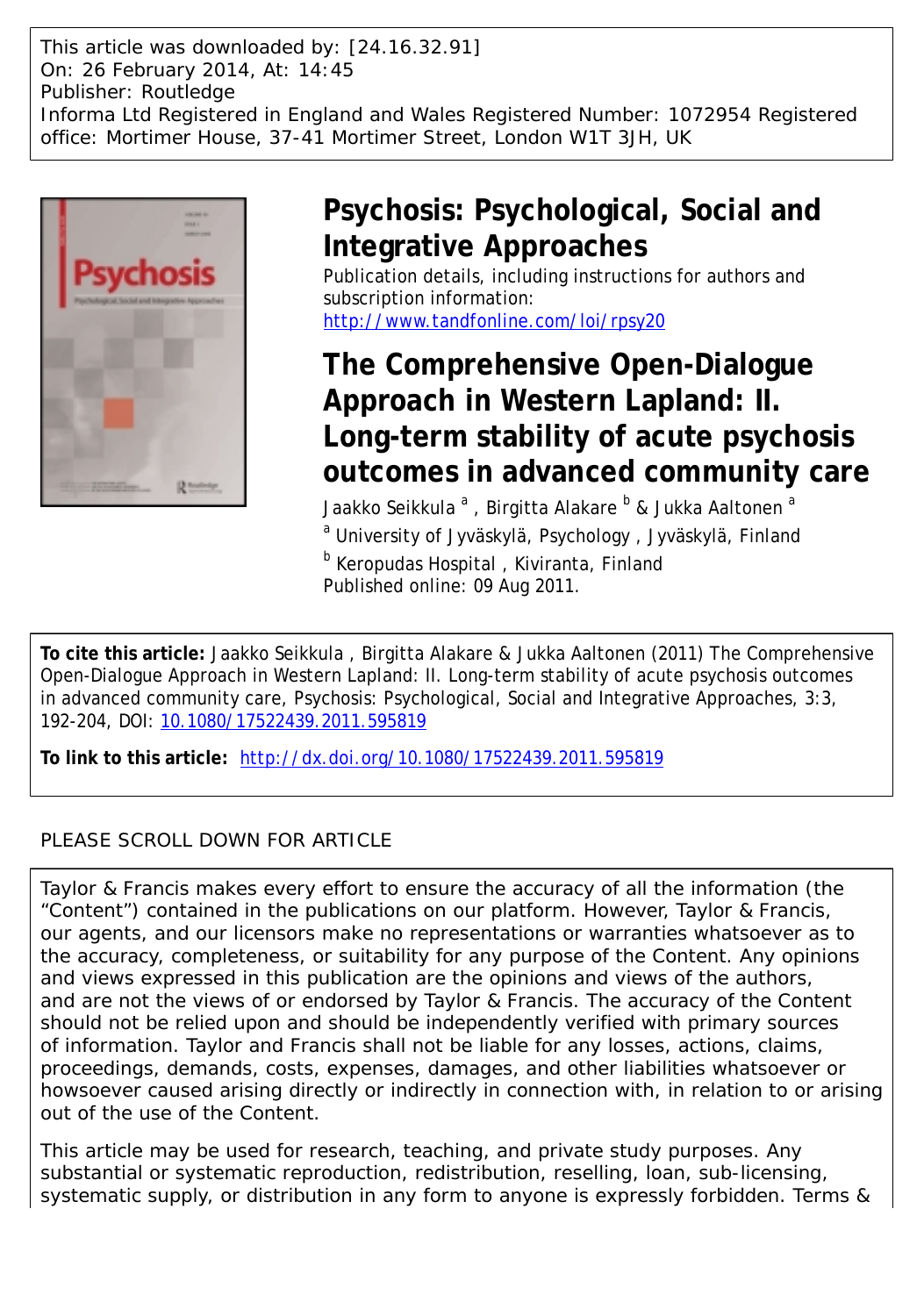Conditions of access and use can be found at [http://www.tandfonline.com/page/terms](http://www.tandfonline.com/page/terms-and-conditions)[and-conditions](http://www.tandfonline.com/page/terms-and-conditions)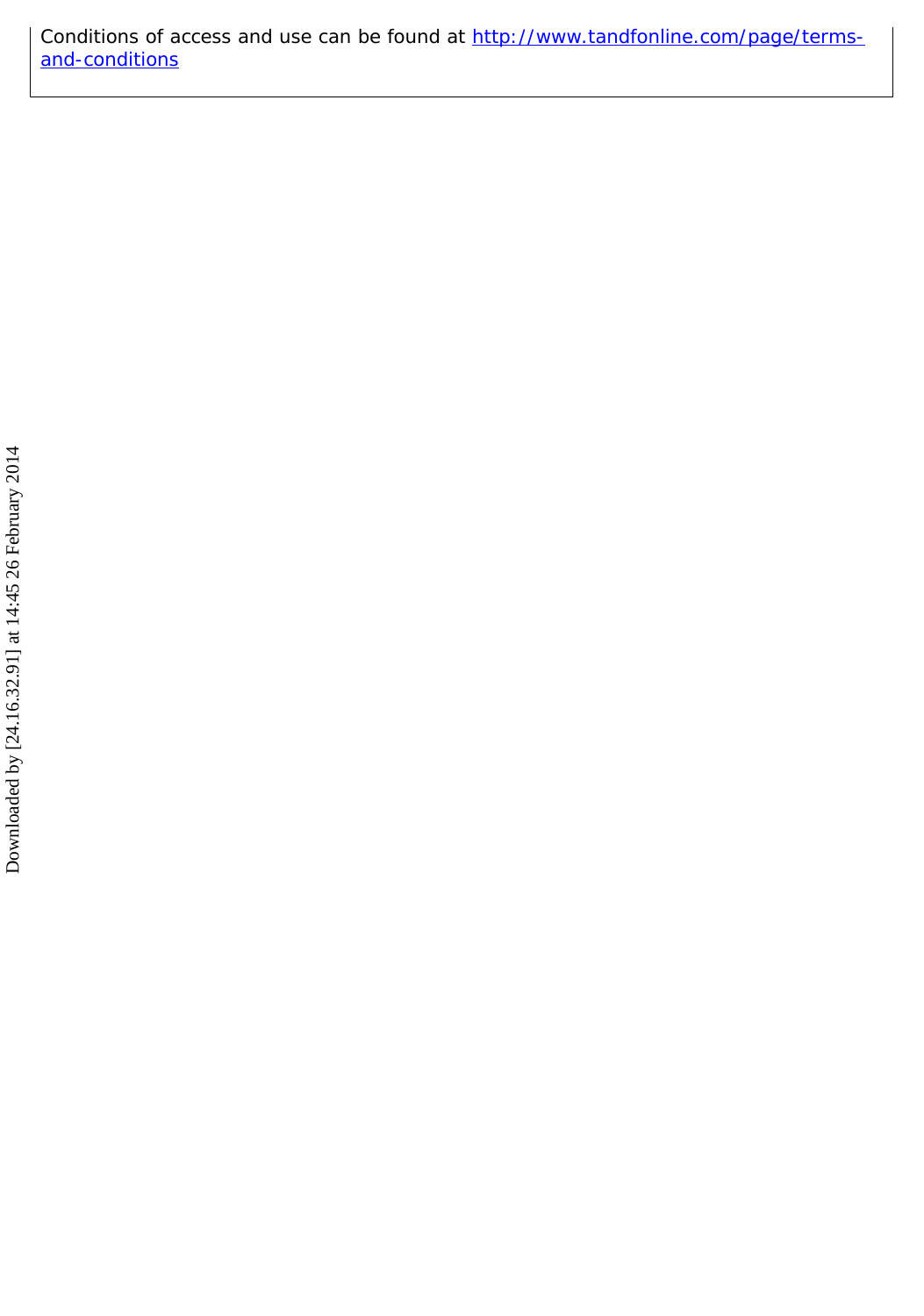# The Comprehensive Open-Dialogue Approach in Western Lapland: II. Long-term stability of acute psychosis outcomes in advanced community care

Jaakko Seikkula<sup>a</sup>\*, Birgitta Alakare<sup>b</sup> and Jukka Aaltonen<sup>a</sup>

<sup>a</sup>University of Jyväskylä, Psychology, Jyväskylä, Finland; <sup>b</sup>Keropudas Hospital, Kiviranta, Finland

(Received 21 December 2010; final version received 7 June 2011)

An open dialogue need-adapted approach was applied in Finnish Western Lapland by organizing three-year family therapy training for the entire staff, and by following the outcomes. Three inclusion periods of first-episode psychotic patients were compared. In a two-year follow-up of two consecutive periods during the 1990s (1992–3 and 1994–7) it was found that 81% of patients did not have any residual psychotic symptoms, and that 84% had returned to fulltime employment or studies. Only 33% had used neuroleptic medication. A third inclusion period, covering 2003–2005, was organized to determine whether the outcomes were consistent 10 years after the preliminary period. Fewer schizophrenia psychotic patients emerged, and their mean age was significantly lower. Duration of untreated psychosis had shortened to three weeks and the outcomes remained as good as for the first two periods. It is therefore suggested that the new practice can be related to profound changes in the incidence of severe mental health problems. This is supported by the large number of local inhabitants participating in treatment meetings for crises. Professionals had learned to make early contact in the event of crisis, and by this means prevent problems from developing into more severe cases.

Keywords: first episode psychosis; community care; need-adapted approach; open dialogues

In this study, our aim was to determine the effectiveness of the Open Dialogue approach in the treatment of first-episode psychotic patients. Two research projects had already been conducted in Western Lapland, the first as part of the Finnish National API (Acute Psychosis Integrated Treatment) study (1992 to end-1993), with a continuation as the local Open Dialogue in Acute Psychosis (ODAP) project (1994–1997) (Seikkula et al., 2003; Seikkula et al., 2006). To determine how far the outcomes in the treatment of acute psychosis remained stable, a third study was conducted, examining the period 2003–2005. This paper reports on the outcomes of all these studies, focusing particularly on the longer-term stability of the outcomes. For ease of reference the periods in question will be referred to as API<sup>1992-1993</sup>. ODAP<sup>1994–1997</sup>, and ODAP<sup>2003–2005</sup>.

<sup>\*</sup>Corresponding author. Email: jaakko.seikkula@jyu.fi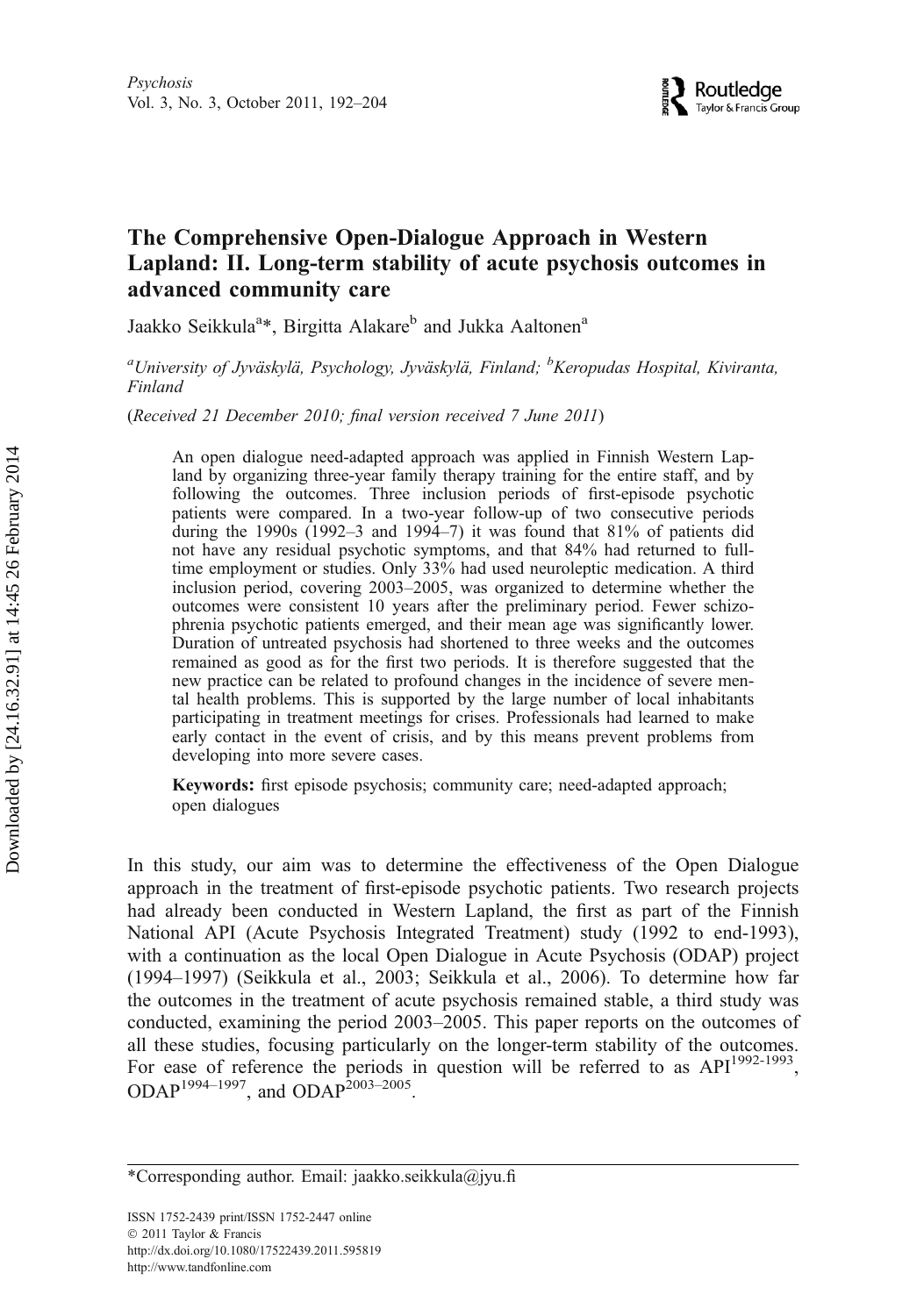The basic aim of community psychiatry is the integration of different approaches and treatment modalities during a continuous treatment process. The treatment should be adapted to the changing needs and sub-outcomes emerging during the process, forming an entity that will guarantee the best treatment for each patient (Alanen, Lehtinen, Räkköläinen, & Aaltonen 1991; Alanen, 2009). A criticism often leveled against the one-method designs mostly used in psychotherapy outcome studies is that they tend to incorporate a view of stable therapeutic needs – needs supposedly present from the very beginning of the treatment till the very end of it. Moreover, the need to have a reliable study design favors therapeutic interventions involving a similar treatment modality from case to case. This can be difficult to implement, for example in the public health sector, where patient characteristics, and treatment processes may vary from case to case, according to the specific needs of each patient and the specific context of the services.

Outcome studies in acute psychosis mostly consist of controlled designs, with the control making it possible to analyze one specific method of treatment. Few studies exist on outcomes in community psychiatry in which treatment is adapted to individual need, even if as long ago as the 1970s several (apparently well-functioning) community-based crisis intervention programs were reported (Perlmutter, 1986; Rhine, & Mayerson, 1971; Rubinstein, 1972). In recent years, assertive community treatment (ACT) has become the most intensively studied form of community psychiatry (Drake et al., 2001; Dixon, 2000; Marshall & Lockwood, 2004; Mueser, Bond, Drake, & Resnick, 1998; Verhaegh, Bongers, Kroon, & Garretsen, 2009). The model includes multidisciplinary team work, integrated care, and working within the community; it aims at adapting to everyday needs, quick crisis intervention, an assertive attitude, an individual approach, and continuity of care. Killaspy et al. (2009) found that staff members' experiences of their work showed differences compared to treatment within the usual setting. ACT team members described more varied and flexible approaches with their patients, for example in having general conversations with their clients, not only on matters related to treatment. Staff members experienced support from each other through working as a team. ACT has improved the outcomes of treatment by reducing hospitalizations and improving employment status. It has assisted in shortening the duration of untreated psychosis (DUP), and has been found cost-effective (Marshall & Lockwood, 2003). Nevertheless, not all studies have shown such positive outcomes, most notably in cases of low fidelity to the original ACT model (Bodén, Sundström, Lindström, Wieselgren, & Lindström, 2009). Fidelity appears to be important, at least in cases of first-episode psychosis (Verhaegh et al., 2009).

In these studies there are similarities to the need-adapted approach (NAA) described in this paper. In the NAA the basic aims do indeed resemble ACT in terms of stressing family-centeredness, home visits, and team work. The main difference is that the NAA integrates specific psychotherapeutic methods as a part of an overall integrated approach.

In the small Finnish province consisting of the south-western part of Finnish Lapland, community psychiatry has been developed since the beginning of the 1980s (Aaltonen, Seikkula, & Lehtinen, 2011). The outcomes and processes in the treatment of psychosis and other severe problems have been reported in many studies (Haarakangas, 1997; Keränen, 1992; Seikkula, 1994; Seikkula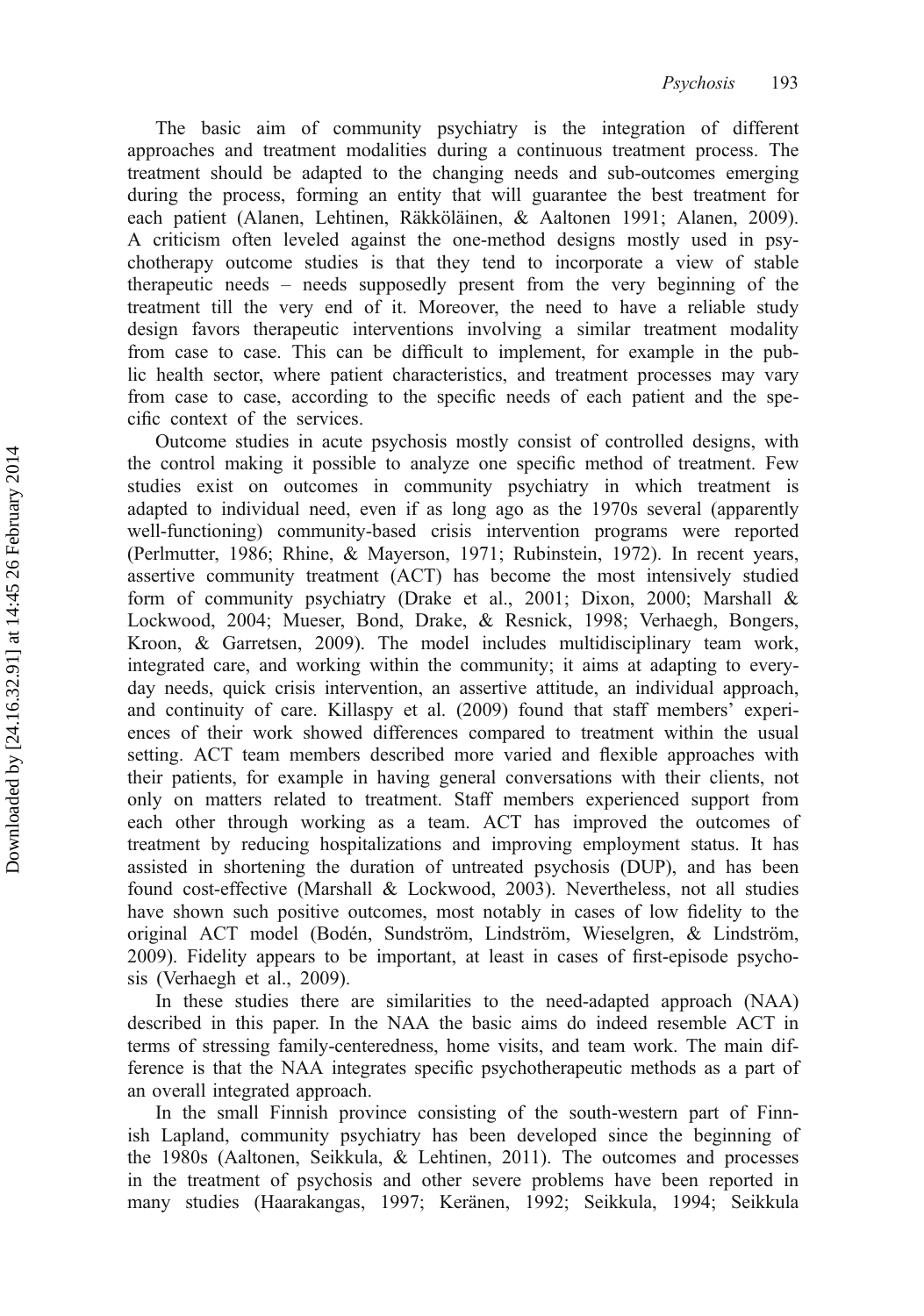et al., 2003; Seikkula et al., 2006). In the latest studies, concerning the outcomes in first-episode psychosis, discussion has focused on the exceptional five-year outcome in psychotic symptoms and employment status (Seikkula et al., 2006). Critical comments have centered on the methodology of the studies (Fris, Larsen, & Melle, 2003), insisting that not every psychotic patient could have been included, given that the outcomes are so (unrealistically) favorable.

In the study described in the first, accompanying paper (Aaltonen et al., 2011) we focused on the changes in the incidence of first-episode psychosis that took place after initiating the new approach. The aim in this second study was to determine whether the outcomes in the treatment of first-episode psychosis have remained consistent over a 10-year period.

#### Community treatment in western Lapland

Based on the need-adapted approach first initiated by Yrjö Alanen and his team (Alanen, 1997, 2009; Lehtinen, Aaltonen, Koffert, Räkkölöinen, & Syvälahti, 2000), a community psychiatric system was initiated in the south-western part of Finnish Lapland in the early 1980s. Progressing through a number of phases, the system has been developed to function in a consistent manner from the mid-1990s (Aaltonen et al., in press; Seikkula et al., 2003; Seikkula et al., 2006; Seikkula & Arnkil, 2006). In the community psychiatric system there are three central elements:

## 1. Family and Team-centeredness

The system of treatment is guided by seven main principles, established in a research project in the mid-1990s (Aaltonen et al., 1997, 2011). Hence:

- (1) the first meeting should be organized immediately, within 24 hours of contact being made with the mental health services;
- (2) the social network of the patient, including the family and the professionals working with this specific family, should always be invited to participate, from the outset and for as long as required;
- (3) the treatment should be flexibly adapted to the specific needs of the patient and the family, using the therapy methods most suited to the case in question;
- (4) the mental health systems should guarantee that specific persons/teams will take responsibility for the treatment, organizing a case-specific team that will make decisions together with the family concerning all the treatment planning and actions to be taken;
- (5) the team should aim to guarantee psychological continuity by inviting staff members from different facilities to collaborate, for as long as required;
- (6) the team should aim at promoting a sense of security, generating a therapeutic process that can tolerate uncertainty in order to mobilize the psychological resources of the family and the social network;
- (7) the team should focus on generating dialogue in the joint therapy meetings, in order to create new words and a new joint language for experiences that previously did not have words.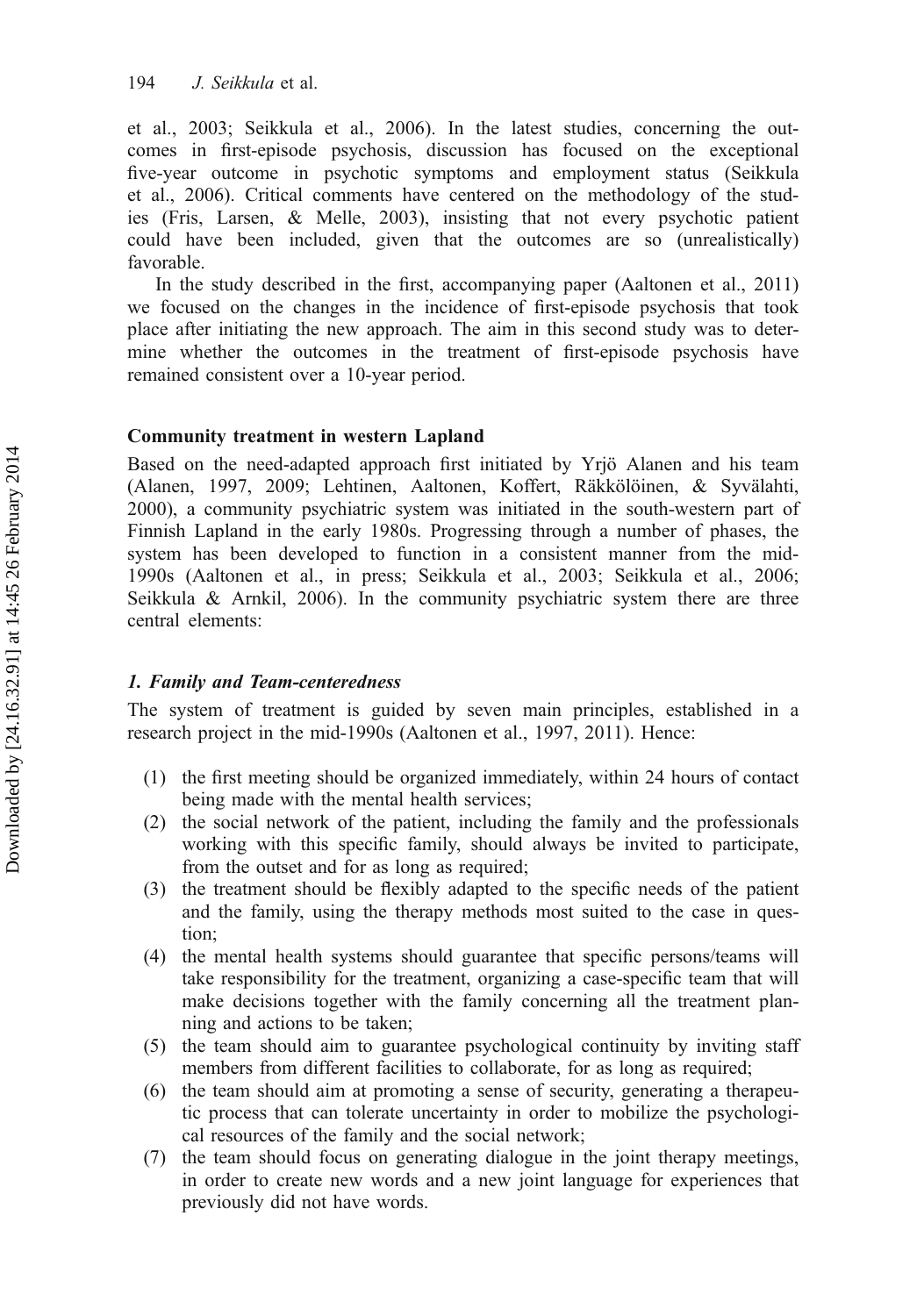### 2. Psychotherapy Training for all Staff Members

The training of the staff consists of a one-year introductory program and a specific three-year program in family therapy (Aaltonen et al., 2011). In addition, staff members are encouraged to undergo other forms of psychotherapy training, such as individual psychodynamic or cognitive psychotherapy. The training format is based on early notions that the basic education of the staff did not give enough support to community-based and family-centered practice, with basic education being too much focused on individual treatment of the most severe mental health problems within an in-patient setting. For this reason, since 1989 the program has included multidisciplinary on-the-job psychotherapy training for the entire staff, including doctors, psychologists, nurses, social workers, and others. The group members in this training meet for one day every second week, focusing on theories, direct supervision, and working with their own family background. The trainers are mainly fellow employees in the system, people who have qualified as trainers after undergoing a total of six years of training in cooperation with the Finnish Association for Mental Health. Thus the aim has been to guarantee a training program that will allow trainers to use of the official title of Psychotherapist, in accordance with Finnish law. At the time of writing this paper the training has been going on for more than 20 years, with about 150 people in the province (population 70,000) having gone through it. The training program is organized in collaboration with the Department of Psychology at the University of Jyväskylä, where author JA acted as Professor of Family Therapy.

## 3. The Research Project

The ongoing research program was initiated during the 1980s, in such a way as to guarantee that the information for developing the local treatment system would be based on the systematic exploration and analysis of the outcomes and processes in the treatment (Aaltonen et al., 2011; Alanen, 2009). The most basic principle has been to focus on naturalistic designs in the real life of Western Lapland, rather than on randomized trials. The follow-up studies have been descriptive in nature, rather than aimed at identifying generalized explanatory factors for change (Seikkula et al., 2003; Seikkula et al., 2006). Throughout the studies, a variety of qualitative analyses of treatment processes have been conducted. These studies have provided important knowledge which has allowed the psychotherapeutic quality of the work to be developed (Haarakangas, 1997; Seikkula, 2002).

## Study Design and Participants

The data for the present study were gathered over three periods, the aim being to determine whether the outcomes of first-episode psychosis have remained stable over a the period from 1992 until 2005 in Western Lapland. The first two periods, named (1) the API<sup>1992-1993</sup> period (1 March 1992 until 31 December 1993;  $N = 36$ ) and (2) the ODAP<sup>1994-1997</sup> period (1 January 1994 until 31 March 1997; N = 46) have already been reported (Seikkula et al., 2002, 2003, 2006). These periods belonged to a multicenter research project, planned as part of a Finnish national project. The specific focus was on improving community treatment and increasing information concerning the place of medication in the treatment of psychosis. The project was jointly organized by the National Research and Development Center for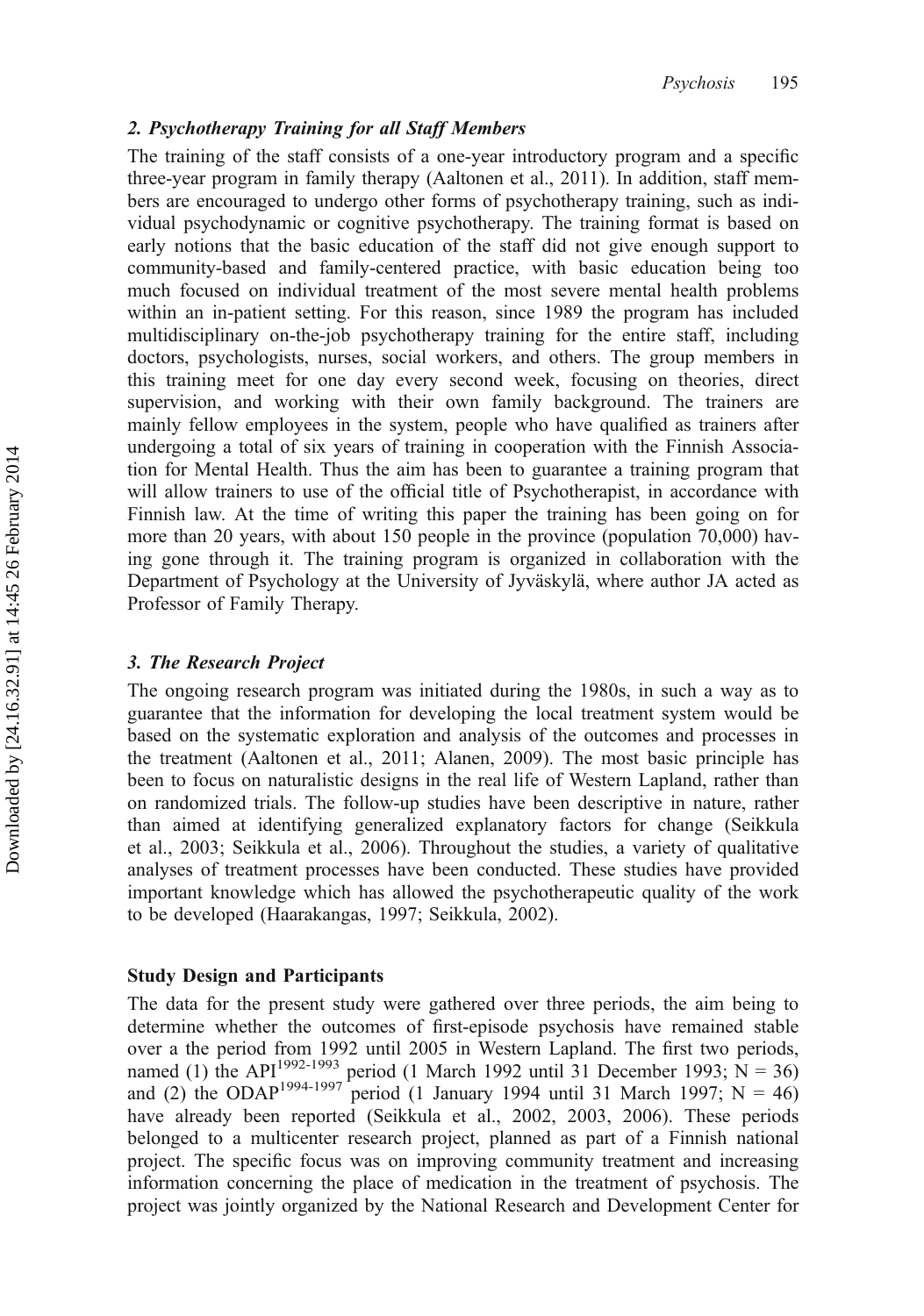Welfare and Health (STAKES), Department of Psychology (University of Jyväskylä), and the Department of Pharmacology (University of Turku). It was carried out in six psychiatric treatment centers with a total catchment area of 600,000 inhabitants. one of these centers was the western Lapland catchment area.

The third period, referred to here as  $ODAP^{2003-2005}$  (from 1 February 2003 until 31 December 2005;  $N = 18$ ), was specifically planned to gather information on first-episode psychotic patients in the daily clinical setting, with a view to determining the stability of the results after the earlier research projects. The local ethical committee gave permission for the study, and every patient gave informed written consent regarding inclusion.

The study included all first-episode patients between 16 and 50 years of age with non-affective psychosis (using DSM-III-R and DSM IV for the third period, ODAP2003-2005). The diagnosis was made in two phases. After the first meeting, the team, in conjunction with the responsible chief psychiatrist (author BA), formulated an initial hypothesis; then, after six months, having also interviewed the patients individually, the chief psychiatrist made the final diagnosis. To test reliability, an experienced psychiatrist from outside the region re-diagnosed the patients on the basis of the patient records. The diagnostic consistency of the schizophrenia diagnosis was 78% (Kappa = .453; p = .002).

The main sources of information were: (1) premorbid variables such as psychiatric and employment status at the outset, and duration of untreated psychosis (DUP) (defined as the time between first psychotic symptoms and the start of psychosocial intervention); (2) process variables, i.e. the registered number of hospital days, number of family meetings, and registration of the use of antipsychotic medication and individual psychotherapy; (3) outcome variables, i.e. registered number of relapses (defined as making a new contact for treatment after terminating the original treatment, or as an intensification of existing treatment because of new psychotic or other severe symptoms), employment status, and ratings of the mental state of the patients on the Brief Psychiatric Rating Scale (BPRS), the Global Assessment of Function Scale (GAF), and a five-category sub-scale of the Strauss–Carpenter Rating Scale (Strauss & Carpenter, 1972; Opjordsmoen, 1991). During the API and ODAP periods, the ratings were conducted jointly by two of the authors (JS and BA) using a consensus conference method. These authors worked as researchers, and were not involved as therapists in the treatment process. During the third study period, ODAP<sup>2003-2005</sup>, all the registrations and ratings were performed by an experienced nurse and author BA. The internal consistency (Cronbach's alpha) of the BPRS was .774 at the outset and .667 at the follow-up during the  $API^{1992-1993}$  period, and .783 at the outset and .735 at the follow-up during the ODAP<sup>1994-1997</sup> period. During the ODAP2003-2005 period Cronbach's alpha was .730 at the outset, and .863 at the two-year follow-up.

All the ratings mentioned above were performed at the baseline and at the twoyear follow-up. During the first treatment meetings, the family was interviewed to determine the duration of psychotic and prodromal symptoms prior to first contact. Author BA verified this during an individual interview with the patient. The followup interviews took place in the presence of both the case-specific treatment team and the family. The statistical analysis was conducted using the Pearson Chi-square in cross-tables, and a one-way analysis of variance (ANOVA) for comparison of the means of independent groups.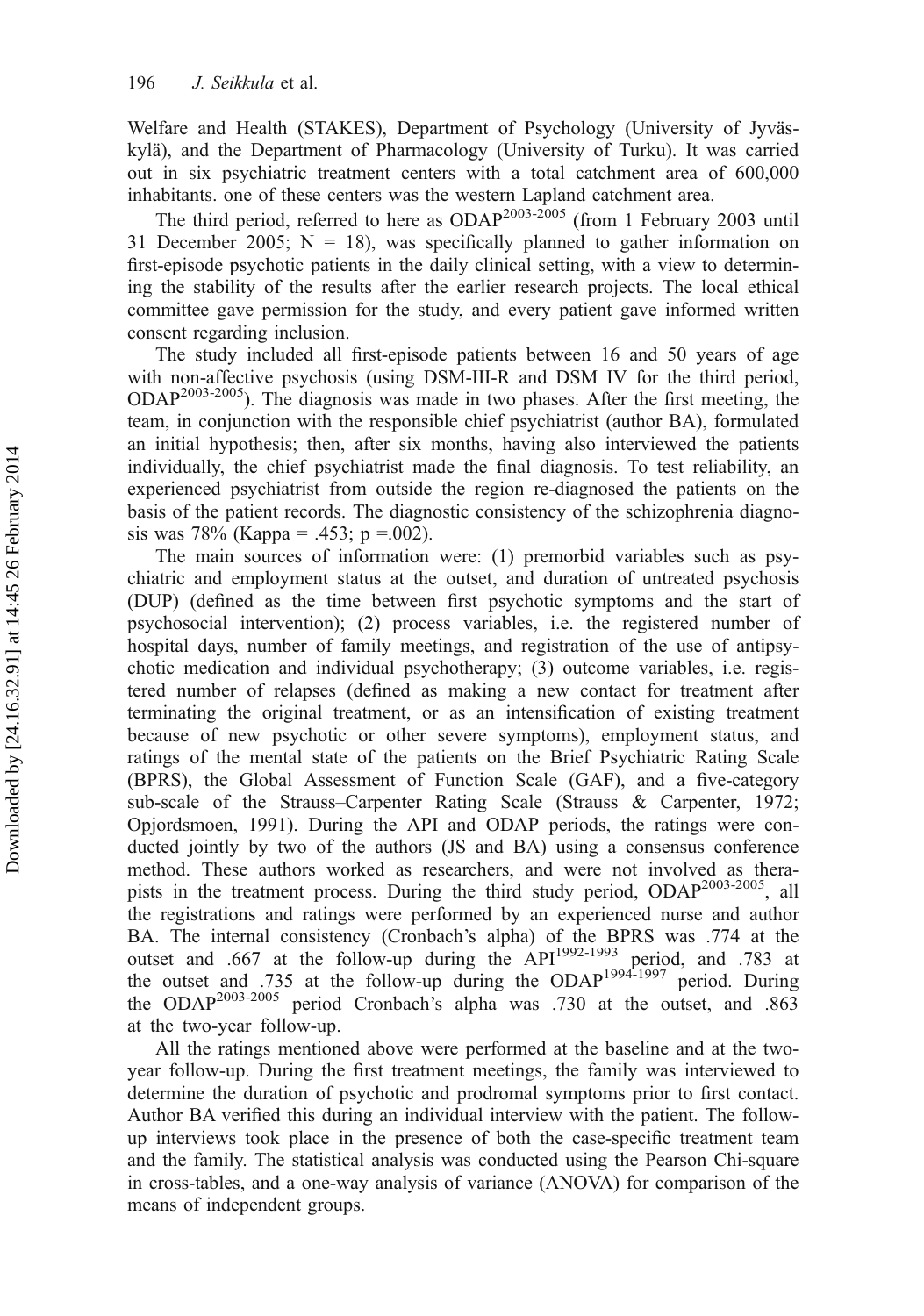#### **Attrition**

Table 1 summarizes the reasons for exclusion in the follow-up interviews.

In the third  $ODAP^{2003-2005}$  period, more attrition took place, mainly due to emigration from the province. To some extent this illustrates a change in society, since during the 2000s there was more emigration than in the early 1990s, when the population was more or less stable. The population decreased from 72,000 in 1995 to 68,000 in 2005. The second possible reason for emigration is connected with the mean age of the patients: The patients were younger during ODAP2003-2005 and thus at an age when they might move for the sake of their studies. When one compares the variables of sex, age, employment status, diagnosis, and duration of untreated psychosis for (1) the entire "intention-to-treat" groups and (2) the patients reached in the follow-up, one significant difference can be observed. In ODAP<sup>2003-2005</sup> the duration of untreated psychosis was higher among the dropout patients. Overall, it appears that in all three periods the groups analyzed are strongly representative of the entire "intention-to-treat" group of psychotic patients for the timeframe in question, except for a slight tendency in the third period to select for analysis cases with a shorter duration of untreated psychosis.

#### Results

### Comparison of the groups at outset

Differences were observed in mean age, marital status, and employment status. In all these respects the group coming for treatment in 2002–2005 differed from the two groups who came in the 1990s. Psychotic patients were significantly younger in the third group; they also had a higher likelihood of being single and of studying instead of working.

|                                           | API<br>$(01.04.1992 -$<br>31.12.1993) | 31.12.1997)                   | ODAP(01.01.1994 - ODAP2(01.01.2003 -<br>31.12.2005) | Total |
|-------------------------------------------|---------------------------------------|-------------------------------|-----------------------------------------------------|-------|
| Treatment started                         | 39                                    | 51                            | $27^*$                                              | 117   |
| Treatment started in a<br>unit outside OD |                                       |                               |                                                     |       |
| Refused to participate                    |                                       |                               |                                                     |       |
| Not reached at two-year<br>follow-up      | 2                                     | $\mathfrak{D}_{\mathfrak{p}}$ | 6                                                   |       |
| Deceased                                  |                                       | .**                           |                                                     |       |
| -suicide                                  | $\bar{2}^{**}$                        |                               |                                                     |       |
| - other reason                            | 0                                     |                               |                                                     |       |
| Total sample at two-year<br>follow-up     | 33                                    | 43                            | 18                                                  | 95    |

Table 1. Reasons for exclusion from the study during the two-year follow-up period.

Notes: \*Altogether 31 patient contacts were registered, but four were excluded because of only one treatment contact occurred and no possibility for verifying psychotic experience was realized. None of these responded to contacts for follow-up.

\*\*All suicides took place in 1995 when a suicidal epidemic emerged in the province.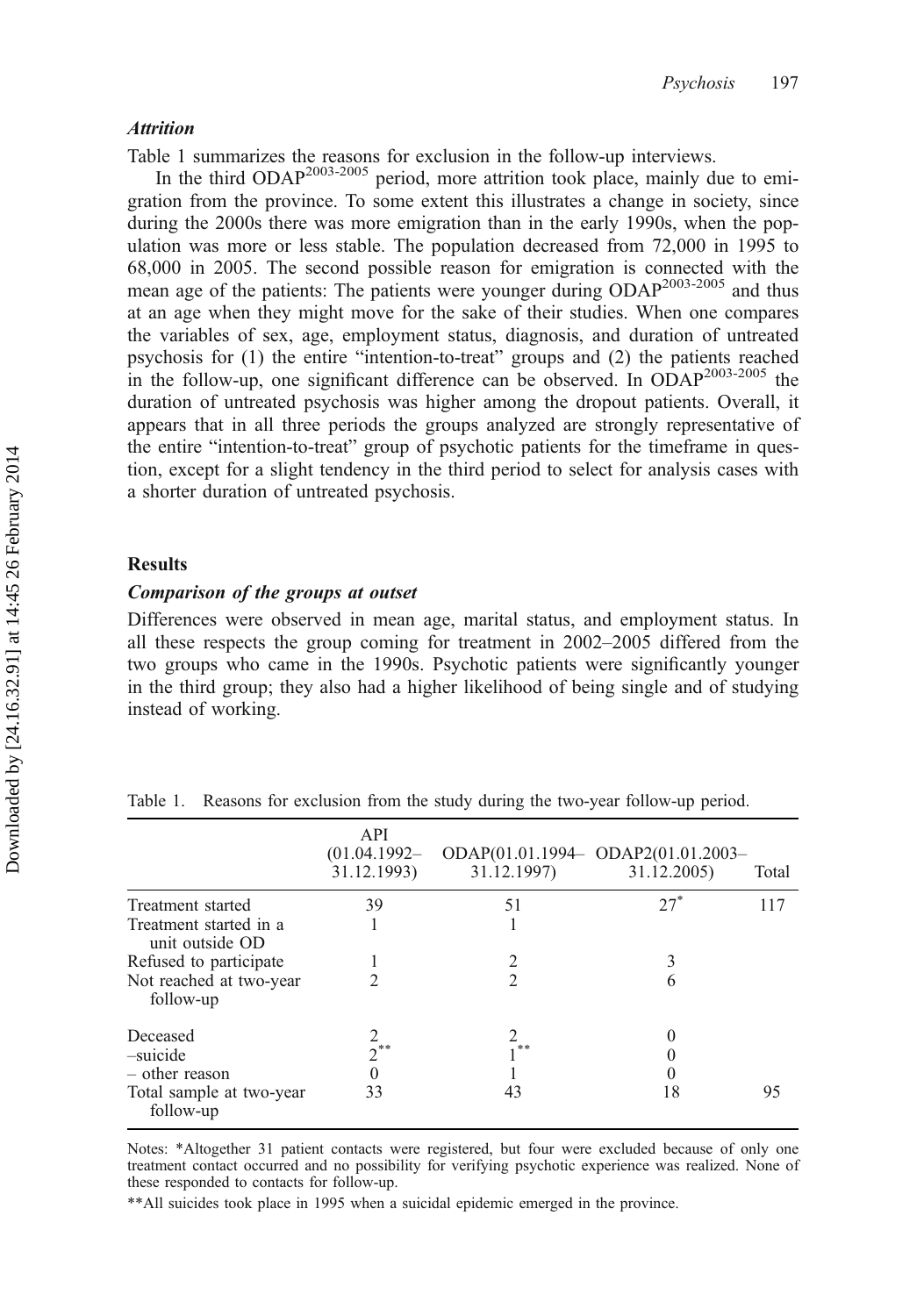|                                                                                      | API <sup>1992-1993</sup> | ODAP <sup>1994-1997</sup> | ODAP <sup>2003-2005</sup> | Chi-square      | £          | p                |
|--------------------------------------------------------------------------------------|--------------------------|---------------------------|---------------------------|-----------------|------------|------------------|
|                                                                                      | $(N = 34)$               |                           | $(N=46)$                  |                 | $(N = 18)$ |                  |
|                                                                                      | $19 - 38$                | $17 - 43$                 | $16 - 42$                 |                 |            |                  |
| $\frac{\text{Age}}{\text{Mean}}$<br>Sex<br>Male<br>Female                            | 26.6                     | 26.8                      | 20.2                      | $t = 3.53$      | 50         | $\overline{001}$ |
|                                                                                      |                          |                           |                           |                 |            |                  |
|                                                                                      | 16(47%                   | 16(35%)                   | $(60\%)$                  |                 |            |                  |
|                                                                                      | 18 (53%)                 | 30 (65%)                  | 9(50%)                    |                 |            |                  |
| Marital status                                                                       |                          |                           |                           | $\frac{8}{9.7}$ |            | <b>SS</b>        |
|                                                                                      | 20 (59%)                 | 34 (74%)                  | 15(83%)                   |                 |            |                  |
| Single<br>Married, living together or divorced                                       | 14(41%)                  | (26%)<br>$\frac{1}{2}$    | 3(17%)                    | 12,2<br>260     | ≌          | .057             |
|                                                                                      |                          |                           |                           |                 | $\infty$   | $\overline{001}$ |
|                                                                                      | 11(32%)                  | 13(28%)                   | 12(67%)                   |                 |            |                  |
| Employment status<br>Studying<br>Working<br>Unemployed                               | 14(41%                   | 24 (52%)                  |                           |                 |            |                  |
|                                                                                      | 3(9%)                    | 6(13%)                    | (11%)                     |                 |            |                  |
| Passive                                                                              | (18%)                    | 3(7%)                     | (22%)                     |                 |            |                  |
|                                                                                      |                          |                           |                           | 6.23            | G          | SN               |
|                                                                                      | (15%)                    | 11(24%                    | (39%)                     |                 |            |                  |
|                                                                                      | 7(21%)                   | 10(22%)                   | (22%)                     |                 |            |                  |
| Diagnosis/DSM-III-R<br>Brief psychotic episode<br>sychosis (NOS)<br>Schizophreniform | 9(26%)                   | 6(13%)                    | (17%)                     |                 |            |                  |
|                                                                                      |                          |                           |                           |                 |            |                  |
| psychosis<br>Schizophrenia                                                           | 13 (38%)                 | 19 (41%)                  | 4(22%)                    |                 |            |                  |

Downloaded by [24.16.32.91] at 14:45 26 February 2014 Downloaded by [24.16.32.91] at 14:45 26 February 2014

# 198 J. Seikkula et al.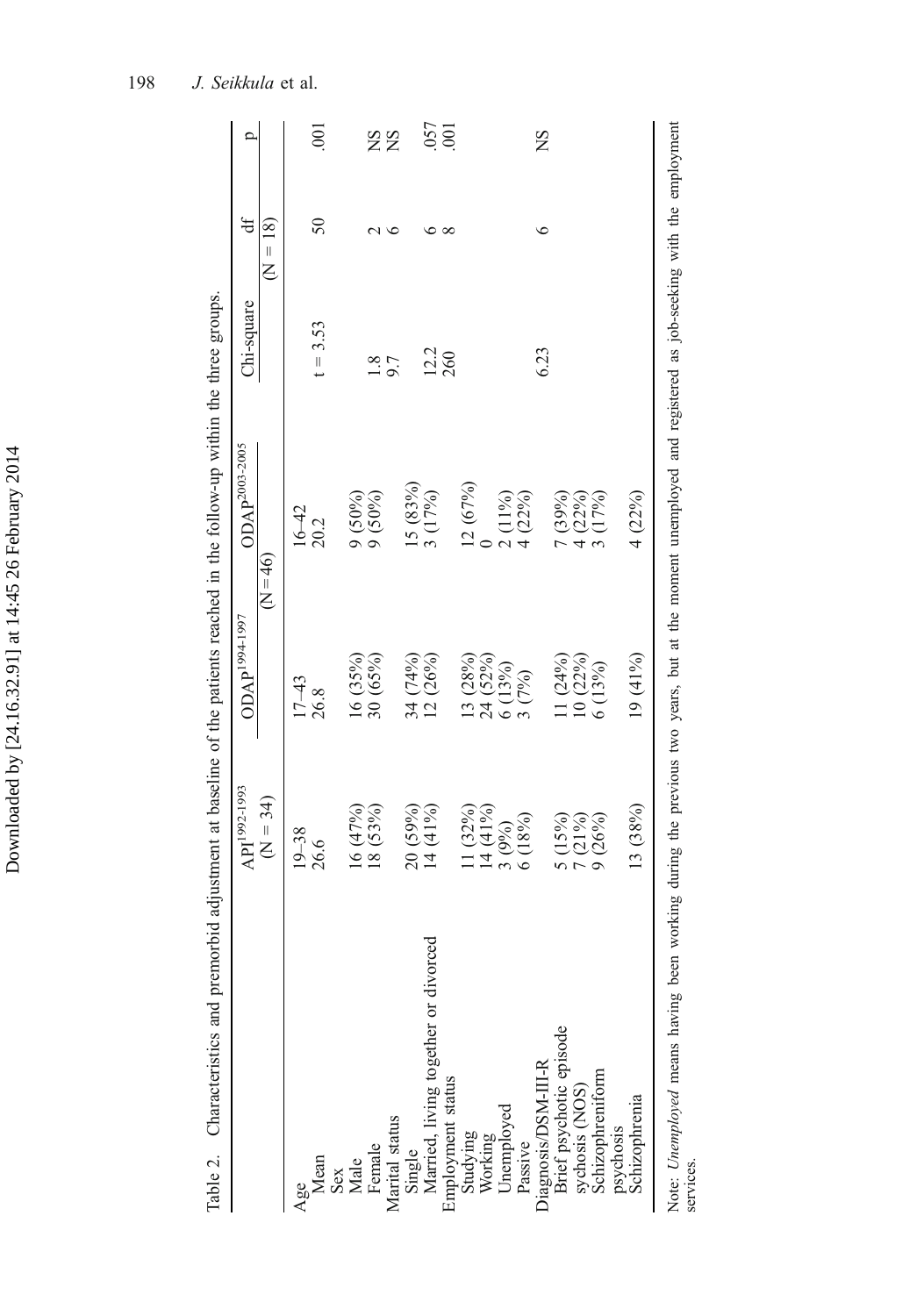# Comparison of the groups at follow-up

#### Treatment processes

The duration of untreated psychosis (DUP) was 3.3 months during the first ODAP period compared to 4.2 months in the API period ( $p = .069$ ), as shown in Table 4. It declined to half a month in the ODAP  $200\overline{3}$ -2005 group, the longest time being three months. The ODAP<sup>1994-1997</sup> group had fewer hospital days than the API group (p<.001), but no differences were found in a comparison between the ODAP1994-1997 and ODAP2003-2005 period. The number of family therapy meetings stayed about the same in all three periods. Neuroleptic medication was used in the first two groups in only a quarter of cases, but showed an increasing trend in the third group, in which 50% had taken and 28% were continuing to take medication (Table 3). However, this aspect may have been affected by the larger number of dropouts in ODAP<sup>2003-2005</sup> since treatment had been terminated among those patients who were not reached at the follow-up, and according to preliminary information they were not using antipsychotic medication. In the two first groups, first generation neuroleptics were used as the antipsychotic medication, while in the third group, second generation antipsychotics were used.

#### Treatment outcomes

More than 70% of the patients in each period did not have a single relapse during the two-year follow-up period. Concerning residual psychotic symptoms, the ODAP2003-2005 group had significantly fewer psychotic symptoms at the two-year follow-up, but their BPRS score was higher compared to the ODAP<sup>1994-1997</sup> group (Table 4;  $p \le 0.001$ ). In each group more than 80% of the patients did not have any

|                          | $API1992-1993$ | ODAP <sup>1994-1997</sup> | $ODAP^{2003-2005}$ | Chi-<br>square df |    | P         |
|--------------------------|----------------|---------------------------|--------------------|-------------------|----|-----------|
| Use of neuroleptics      |                |                           |                    |                   |    |           |
| Started                  | 9(26%)         | 12(26%)                   | $9(50\%)$          | 4.47              | 4  | NS.       |
| Ongoing                  | 5(15%)         | $5(11\%)$                 | 5(28%)             |                   |    |           |
| Individual psychotherapy |                |                           |                    |                   |    |           |
| Yes                      | 12(33%)        | 21 $(46%)$                | 12(67%)            |                   |    |           |
| N <sub>0</sub>           | 22             | 25                        | 6                  |                   |    |           |
| No of relapses           |                |                           |                    |                   |    |           |
| $\theta$                 | 25 (74%)       | 38(83%)                   | 13 $(72%)$         | 16.1              | 10 | <b>NS</b> |
|                          | 6              | 5                         | $\mathbf{0}$       |                   |    |           |
| 2                        | 3              | 2                         | 3                  |                   |    |           |
| >2                       | $\theta$       |                           | $\overline{2}$     |                   |    |           |
| Employment status        |                |                           |                    |                   |    |           |
| at two-year follow-up    |                |                           |                    | 7.29              | 4  | <b>NS</b> |
| Studying or working      | 21(62%)        | 35 (78%)                  | 13 (72%)           |                   |    |           |
| Unemployed               | 4 $(12\%)$     | 6(13%)                    | 2(12%)             |                   |    |           |
| Disability allowance     | 9(26%)         | 4(9%)                     | 4(16%)             |                   |    |           |

Table 3. Frequencies in treatment process and outcome variables in the three groups at the two-year follow-up.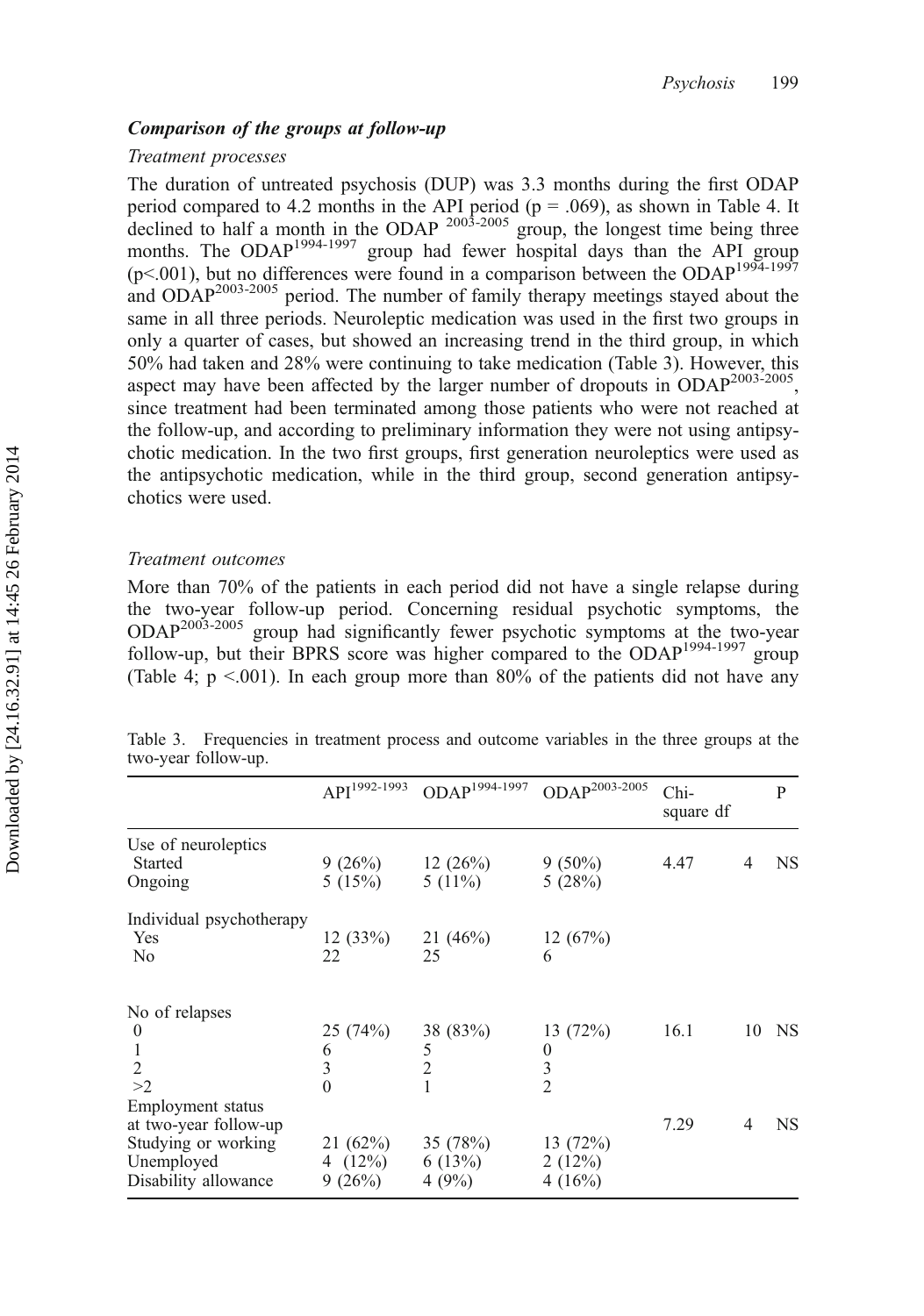|                                   | Table 4. Means of treatment process and outcome variables in the three groups at baseline and at the two-year follow-up, t-test. |                                 |                  |                                         |                    |                                  |                |                   |                  |
|-----------------------------------|----------------------------------------------------------------------------------------------------------------------------------|---------------------------------|------------------|-----------------------------------------|--------------------|----------------------------------|----------------|-------------------|------------------|
|                                   |                                                                                                                                  | $API^{1992-1993}$<br>$(N = 33)$ |                  | ODAP <sup>1994-1997</sup><br>$(N = 42)$ |                    | $ODAP^{2003-2005}$<br>$(N = 18)$ |                |                   |                  |
|                                   |                                                                                                                                  | mean                            | sd               | mean                                    | sd                 | means                            | ರ              | t-value           | $\sim$           |
| Range<br>Mean                     | Duration of untreated psychosis (DUP), months                                                                                    | $4.\overline{3}$                | 7.0              | $3.3$<br>0-13                           | 3.8                | ى.<br>م                          | Q              | 2.3               | $\overline{001}$ |
| Range                             | Hospitalization days                                                                                                             | $25.7$<br>0-124                 | 44.2             | $0.3$<br>0-89                           | 18.3               | 0.83<br>13.6                     | 27.8           | 96                | $\overline{001}$ |
| Number of family<br>Range<br>BPRS | treatment meetings                                                                                                               | $\frac{26.1}{2 - 55}$           | 14.1             | $20.7$<br>$0-99$                        | 20.6               | $^{23.3}_{0-38}$                 | 19.2           | 0.99              | SN               |
| Baseline                          | Two-year follow-up                                                                                                               | 47.4<br>30.2                    | $12.5$<br>$12.9$ | 48.8<br>23.7                            | $\frac{12.5}{4.5}$ | 52.1                             | 9.8<br>8.8     | 25<br>22.6        | $25^{\circ}$     |
| Baseline                          | Residual psychotic symptoms<br>Two-year follow-up                                                                                | 3.21                            | $\ddot{3}$       | 2.98<br>30                              | $rac{6}{28}$       | 1.56<br>$\overline{17}$          | $6\frac{3}{8}$ | $\frac{35}{10.1}$ | 29.00            |
|                                   |                                                                                                                                  |                                 |                  |                                         |                    |                                  |                |                   |                  |

200 J. Seikkula et al.

Notes: \*pair comparison between API and ODAP<sup>2003-2005</sup><br>\*\*pair comparison between ODAP<sup>1994-1997</sup> and ODAP<sup>2003-2005</sup>. \*\*pair comparison between ODAP<sup>1994–1997</sup> and ODAP<sup>2003</sup>-Notes: \*pair comparison between API and ODAP<sup>2003</sup>-<sup>2005</sup>.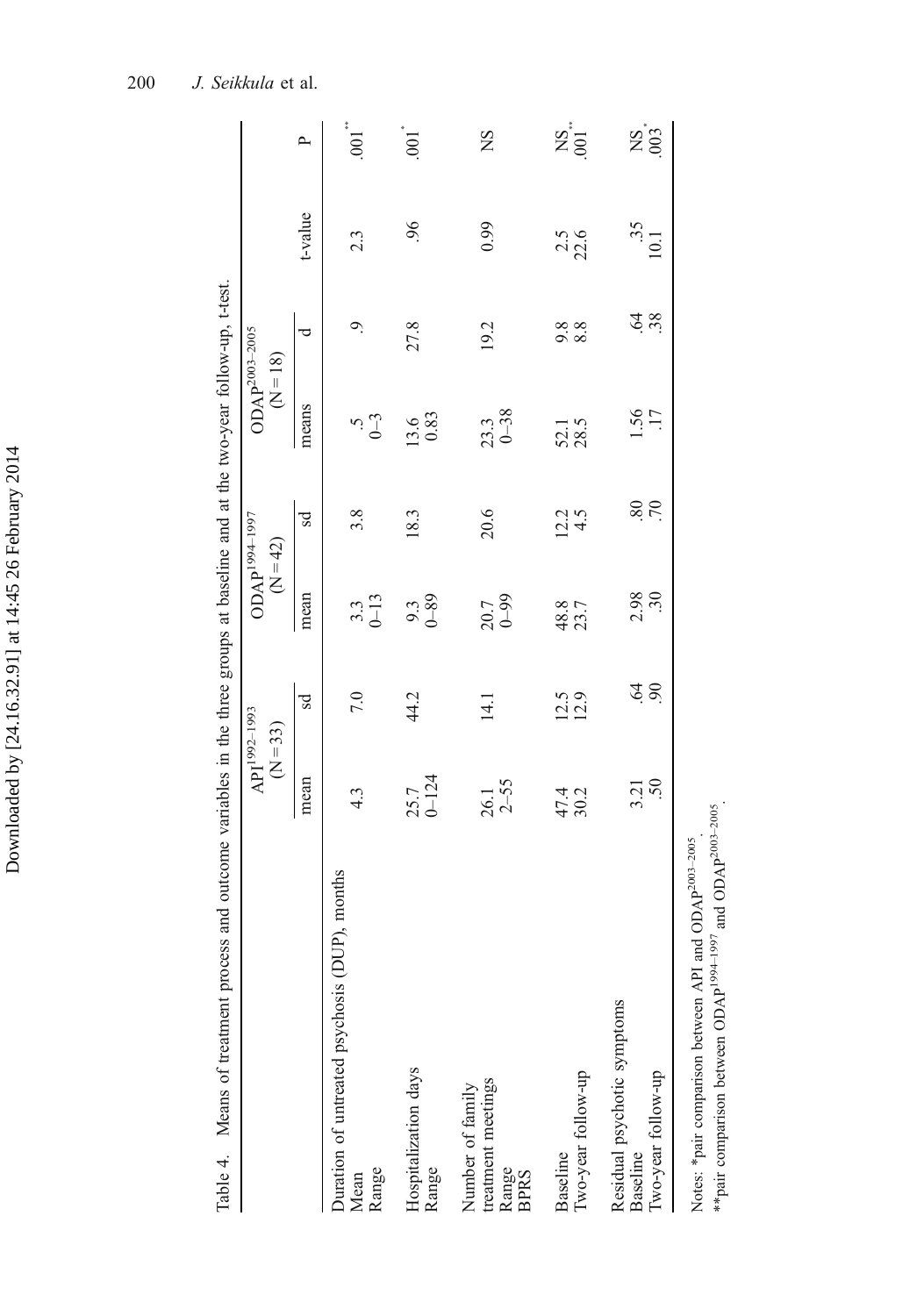remaining psychotic symptoms. It was discovered that 27% of the API patients, 14% of the ODAP<sup>1994-1997</sup> patients, and 16% of the ODAP<sup>2003-2005</sup> patients, were living on disability allowance (Table 3). Thus in the last two periods more than 84% were studying, employed, or actively seeking employment. This result has stayed the same over a 10-year period involving different individual patients.

#### **Discussion**

The analysis was based on two different studies. The first study, covering the first two periods, has already been reported. The third period is a new one, selected for the purposes of this specific report with the aim of determining whether the outcomes obtained in the 1990s still held as the timeframe moved into the 2000s. For the most part it could be verified that this was the case, but some interesting changes were noted. First of all, the group of psychotic patients in the 2000s seemed to be different, in the sense that the patients were younger and included fewer schizophrenia patients (Table 2). The duration of untreated psychosis had declined to half a month, compared to 3.5 months during the 1990s. Second, differences occurred in the remaining psychotic symptoms, with fewer symptoms in the 2000s than in the 1990s. In other ways the outcomes – including the employment status – remained the same, so that more than 84% of the patients were capable of returning to active social life, or were in full employment, or studies. However, in the third period the relative proportion of brief psychotic episodes was higher than in the first two groups. Even taking account of this bias, the social outcome for non-affective psychoses seems to remain positive.

These results raise some interesting questions. What is the significance of the change in the configuration of the groups of first-episode psychotic patients? Western Lapland is a small province, and community mental health practice has been conducted within it since the late 1980s, i.e. covering a period of about 20 years to the end of the last inclusion period. Under the new system, the families are immediately invited to joint meetings in all cases of crisis. This has led to a positive change in the whole culture of using mental health services. This is reflected in a general trend towards earlier initiation of treatment. At the same time, the comprehensive training in both family therapy and individual therapy for all staff members has made the treatment system itself more willing to consider psychotic phenomena from a psychological and systemic viewpoint: the entire treatment system is more oriented towards the changing needs of patients, families, and their relational systems (Whitaker, 2010). All this has led a shortened duration of untreated psychosis, and to first contact tending to be made at a younger age. The overall result is that psychotic symptoms are less entrenched than is the case where psychotic patients may have been psychotic for a year before first contact (Aaltonen et al., 2011).

The second major aspect involves the importance of the social network functioning collaboratively. In each new contact those professionals who are seen as relevant are invited to joint meetings. As one element in this, the employment authorities are invited to joint therapy meetings, in order to plan rehabilitation support for clients if this should be necessary. The young patient is regarded as competent to remain in active social life, even if he/she experiences crises and possible symptoms. To a large extent this excludes the process of being "chronified" in illness – a process which is more likely when patients move to living on a disability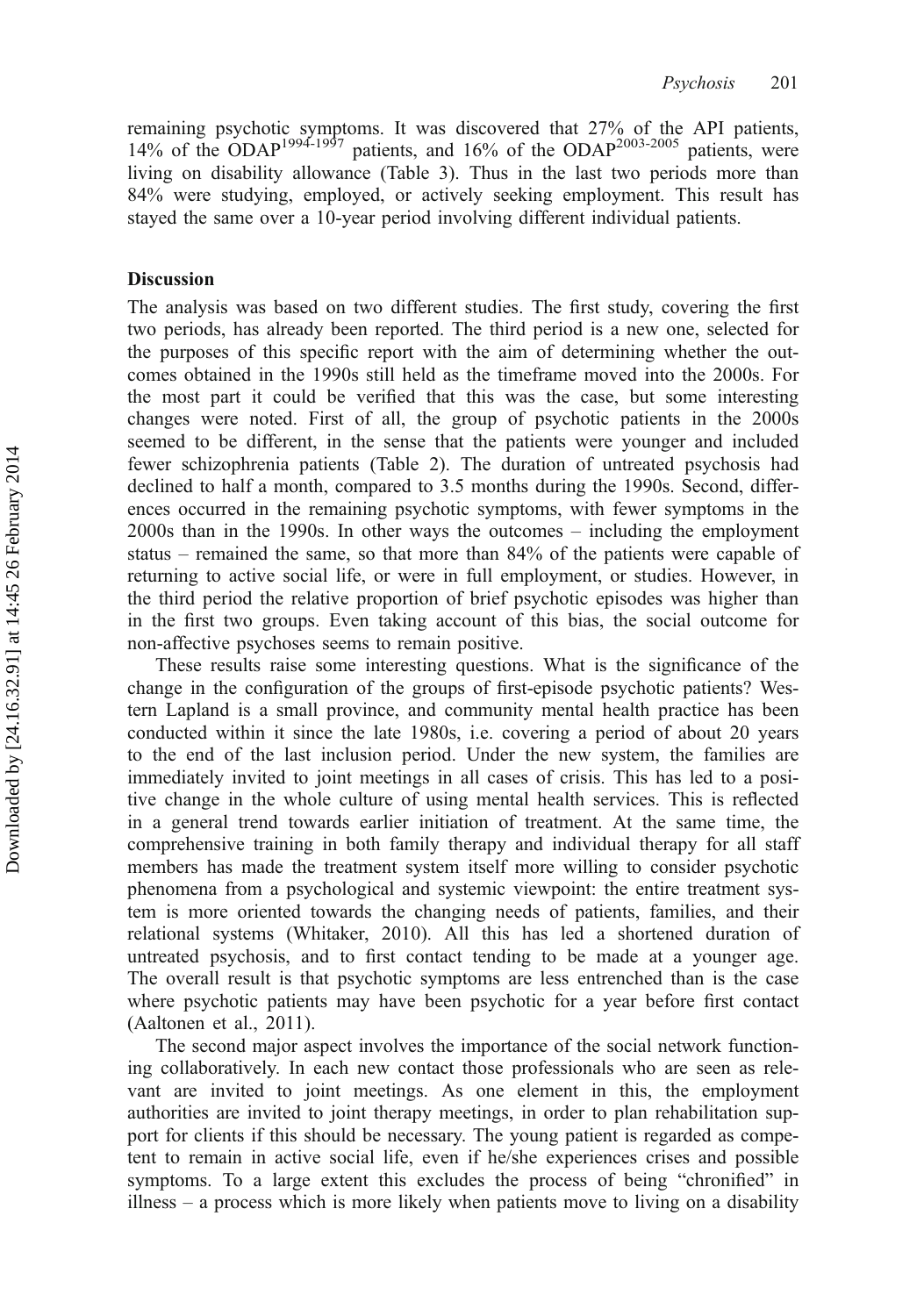allowance. In psychotic crises there are particular dangers in the patient staying outside the social context, since he/she can easily interpret other people as being dangerous, and may thus try to avoid contact. In the open dialogue treatment system of western Lapland, young patients are encouraged to stay within the social context, and this seems to encourage a return to active employment and studies.

Over the 20-year period in question, the number of psychotic patients and the incidence of schizophrenia cases seem to have declined – which is an interesting phenomena in itself (Aaltonen et al., 2011). Some previous studies have indicated that the incidence of psychosis tends to show a particular increase in areas of immigration. It has been suggested that this is connected with increased drug abuse (e.g. Boydell at al., 2003). Nevertheless, other studies have shown a general decline in the incidence of psychosis and schizophrenia, especially in stable population situations. In western Lapland, the population statistics show no emigration, and in general terms the population has remained fairly stable. In Finland as a whole, the incidence of schizophrenia has once again recently started to show an increase (Salokangas et al., 2011). A small decline in the incidence of schizophrenia is not in itself surprising, but major questions arise concerning the proportion of patients who go on to develop schizophrenia among the first-episode psychosis group. This may be related to the long-term and comprehensive development of the public health treatment culture. The implication seems to be that in Western Lapland, population stability has only had minor relevance for a positive outcome, in comparison with the notable stability of the treatment culture. Continuous efforts have been made over several years to develop the culture according the principles of the needadapted approach, with open dialogue as an important constituent. It appears that the open dialogue, with its early engagement with mental health problems, and retention of family involvement and the social network, plays an important role in the prevention of further deterioration into schizophrenia.

In parallel with the above, some suggestions can be drawn that the long-term development of the system has changed the overall culture of the basic population in a more positive direction in relation to all psychiatric treatment. This is reflected in earlier initiation of treatment processes, often within prodromal phases, and in an increased openness in participating psychiatric treatment. In western Lapland a large proportion of the local population has participated in therapy meetings. Every year, about 1500 patients undergoing acute psychiatric crises are met, and in nearly all cases at least closest family members participate in the first meetings. It can thus be estimated that every year about 4500–7000 people participate in joint therapy meetings, amounting to as much as 5–10% of the population. In this kind of setting one needs to emphasize the staff qualities that Rosen (2006) saw as necessary. In the community setting one cannot rely on the kind of day-program routines that might schedule the course of the day within an in-patient setting. What is important are the personal qualities and ways of acting of the staff  $-$  a point which highlights the need for new forms of staff-training, as called for also by Rosen (2006). In addition, Rosen believes that mental health service users should be seen as empowered agents, with the focus shifting away from (merely) their disabilities. This once again calls for skills on the part of the psychiatrist, who requires expertise in transdisciplinary team work, and in orientation and relational work. He/she is not merely an expert in diagnosing and in prescribing medication – although these skills are needed as well. While visiting Western Lapland, Robert Whitaker (2010) noted some elements of the new culture.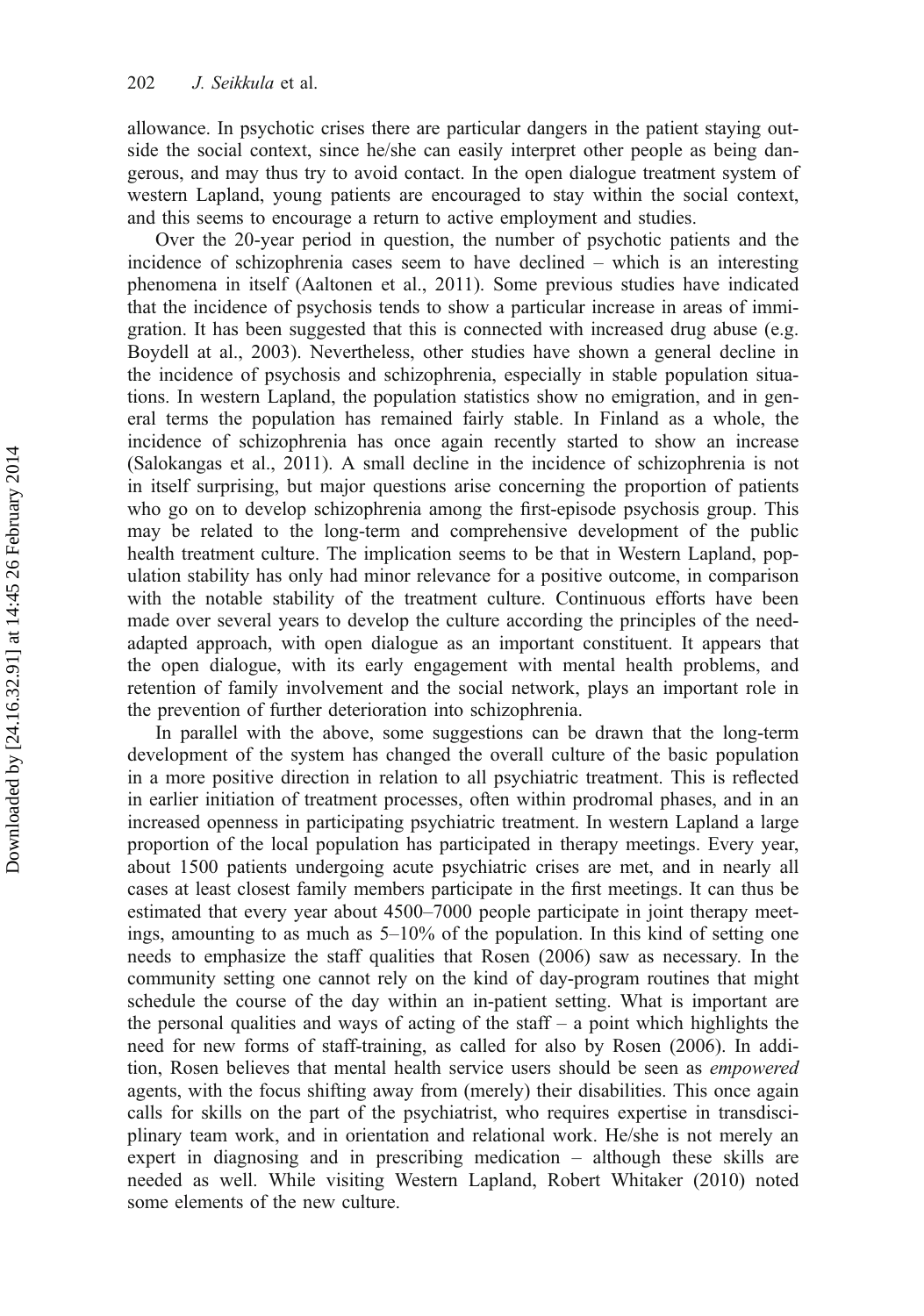#### Limitations of the study

Because of the aim that the findings should have as high a level of external validity as possible, the reliability of some elements of the research methods could not be optimally guaranteed. All the ratings were used as a part of everyday clinical practice. This being so, the ratings from GAF and BPRS should only be seen as approximate indicators of psychological status and symptoms. They merely support the information taken from more objective indicators involving the number of hospital days, the number of relapses, and the employment status. Another problem arises from Western Lapland being a relatively small province. With such low-incidence problems as psychosis, long inclusion periods are needed if one is to have sufficient observations. During such long inclusion periods, possible changes in the local culture cannot be standardized, meaning that conclusions are less firm concerning the factors that may be most important in causing changes.

On the other hand, the small size of the province can also work as an advantage. Because no other mental health services are available, we can be fairly confident that all psychotic problems fell within the system described in this paper.

#### References

- Aaltonen, J., Seikkula, J., Alakare, B., Haarakangas, K., Keränen, J., & Sutela, M. (1997). Western Lapland project: A comprehensive family- and network centered community psychiatric project. ISPS. Abstracts and lectures 12–16 October 1997 (p. 124). London: ISPS.
- Aaltonen, J., Seikkula, J., & Lehtinen, K. (2011). The Comprehensive Open Dialogue Approach in Western Lapland: I The incidence of non-affective psychosis and prodromal states. Psychosis; Psychological, Social and Integrative Approaches, 3.
- Alanen, Y. (1997). Schizophrenia. Its origins and need-adapted-treatment. London: Karnac Books.
- Alanen, Y. (2009). Towards more humanistic psychiatry: Development of need-adapted treatment of schizophrenia group psychosis. Psychosis, 1, 156–166.
- Alanen, Y., Lehtinen, K., Räkköläinen, V., & Aaltonen, J. (1991). Need-adapted treatment of new schizophrenic patients: Experiences and results of the Turku Project. Acta Psychiatrica Scandinavica, 83, 363–372.
- Bodén, R., Sundström, J., Lindström, E., Wieselgren, I.M., & Lindström, L. (2009). Fiveyear outcome of first-episode psychosis before and after the implementation of a modified assertive community treatment programme. Social Psychiatry Epidemiology, 4 August. [Epub ahead of print].
- Boydell, J., Van os, M., Castle, L., Mccreadie, R.G., Allardyce, R., & Murray, M. (2003). Incidence of schizophrenia in south-east London between 1965 and 1997. The British Journal of Psychiatry, 182, 45–49.
- Dixon, L. (2000). Assertive community treatment: Twenty five years of gold. Psychiatric Services, 51, 759–765.
- Drake, R., Goldman, H., Leff, H., Lehman, A., Dixon, L., Mueser, K. et al. (2001). Implementing evidence-based practices in routine mental health service setting. Psychiatric Services, 52, 179–182.
- Friis, S., Larsen, T.K., & Melle, I. (2003). Terapi ved psykoser. Tidsskr Nor Lægeforen, 123, 1393.
- Haarakangas, K. (1997). Hoitokokouksen äänet. [The voices in treatment meeting. A dialogical analysis of the treatment meeting conversations in family-centred psychiatric treatment process in regard to the team activity. English Summary.]. Jyväskylä Studies in Education, Psychology and Social Research, 130, 119–126.
- Keränen, J. (1992). The choice between outpatient and inpatient treatment in a family centred psychiatric treatment system. English summary. Jyväskylä Studies in Education, Psychology and Social Research, 93, 124–129.